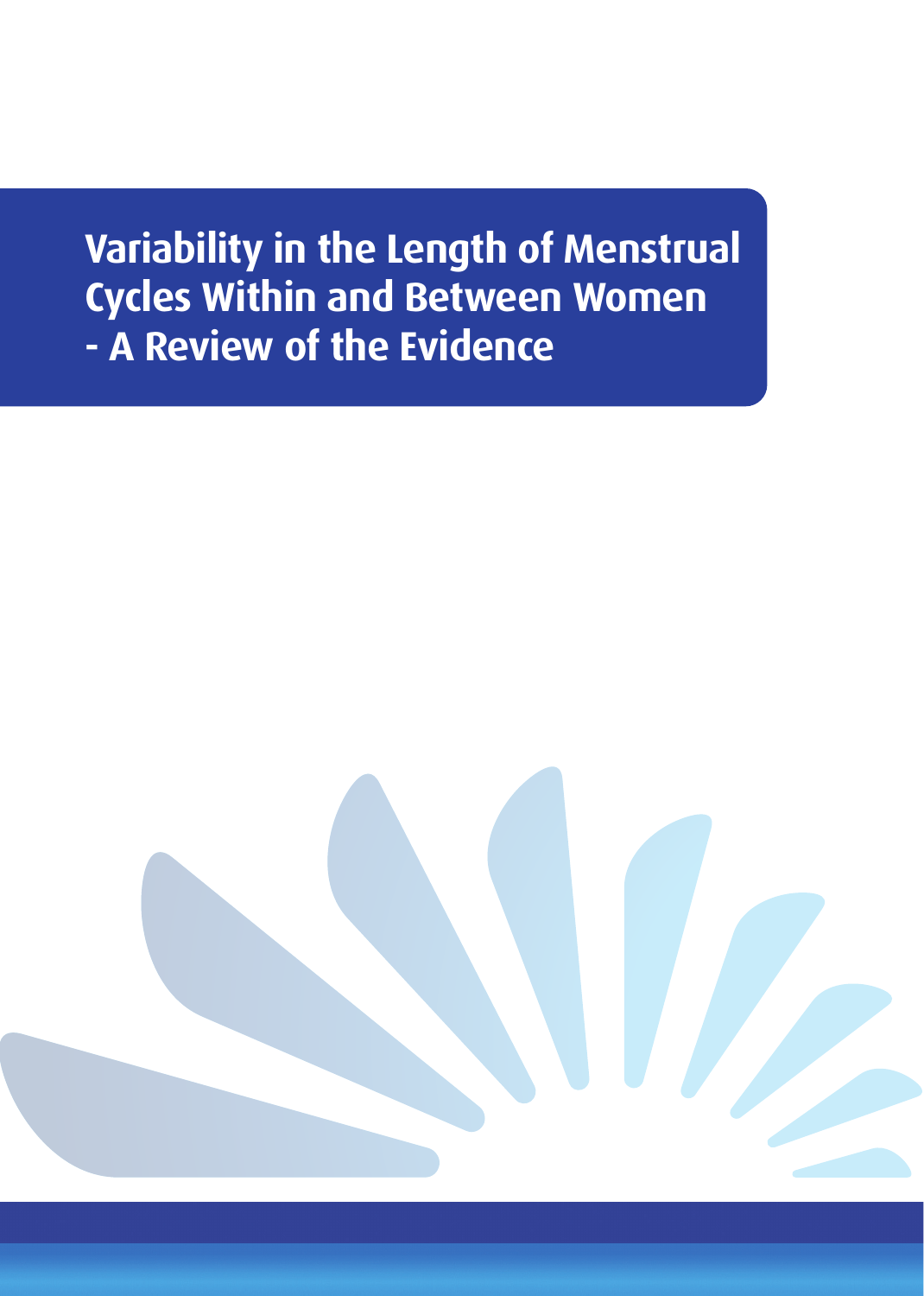### **Key Points**

- Mean cycle length ranges from 27.3 to 30.1 days between ages 20 and 40 years, follicular phase length is 13-15 days, and luteal phase length is less variable and averages  $13-14$  days<sup>1-3</sup>
- Menstrual cycle lengths vary most widely just after menarche and just before menopause primarily as cycles are anovulatory 1
- Mean length of follicular phase declines with age<sup>3,11</sup> while luteal phase remains constant to menopause<sup>8</sup>
- The variability in menstrual cycle length is attributable to follicular phase length $1,11$

### **Introduction**

Menstrual cycles are the re-occurring physiological changes that happen in women of reproductive age. Menstrual cycles are counted from the first day of menstrual flow and last until the day before the next onset of menses. It is generally assumed that the menstrual cycle lasts for 28 days, and this assumption is typically applied when dating pregnancy. However, there is variability between and within women with regard to the length of the menstrual cycle throughout life. A woman who experiences variations of less than 8 days between her longest and shortest cycle is considered normal. Irregular cycles are generally defined as having 8 to 20 days variation in length of cycle, whereas over 21 days variation in total cycle length is considered very irregular.

The length and variability of menstrual cycles have been widely studied, and the findings of these studies are all very similar. Indeed, our findings of mean cycle length 27.7 $\pm$ 3.4 days<sup>12</sup> are consistent with those of Cole<sup>11</sup>, 27.7 $\pm$ 2.4 days and within the ranges in cycle lengths previously published<sup>2,3,9,13-15</sup>.

Variability in menstrual cycle length appears to be greatest at intervals immediately after menarche and shortly before menopause, which last between 2-5 years in each case. Both intervals are characterised by an increased frequency of both very long and very short cycles and, consequently, an increased range of cycle lengths. Cycle length between 20-40 years of age exhibit considerably less variability, although the population mean cycle length shortens from 30.1 to 27.3 days over these two decades<sup>1</sup>.

# **Follicular and luteal phase lengths – variability of menstrual cycle attributable to follicular phase**

#### **Key Points**

- Follicular phase length averages 13-15 days<sup>1,11,12</sup>
- Luteal phase length averages  $13-14$  days<sup>1-3</sup>
- Follicular phase shows much greater extent of variation in length than the luteal phase<sup>1,11,12</sup>
- Mean length of follicular phase declines with  $aqe<sup>3</sup>$
- Luteal phase remains constant to menopause<sup>8</sup>
- The variability in menstrual cycle length is attributable to follicular phase length  $1,11,12$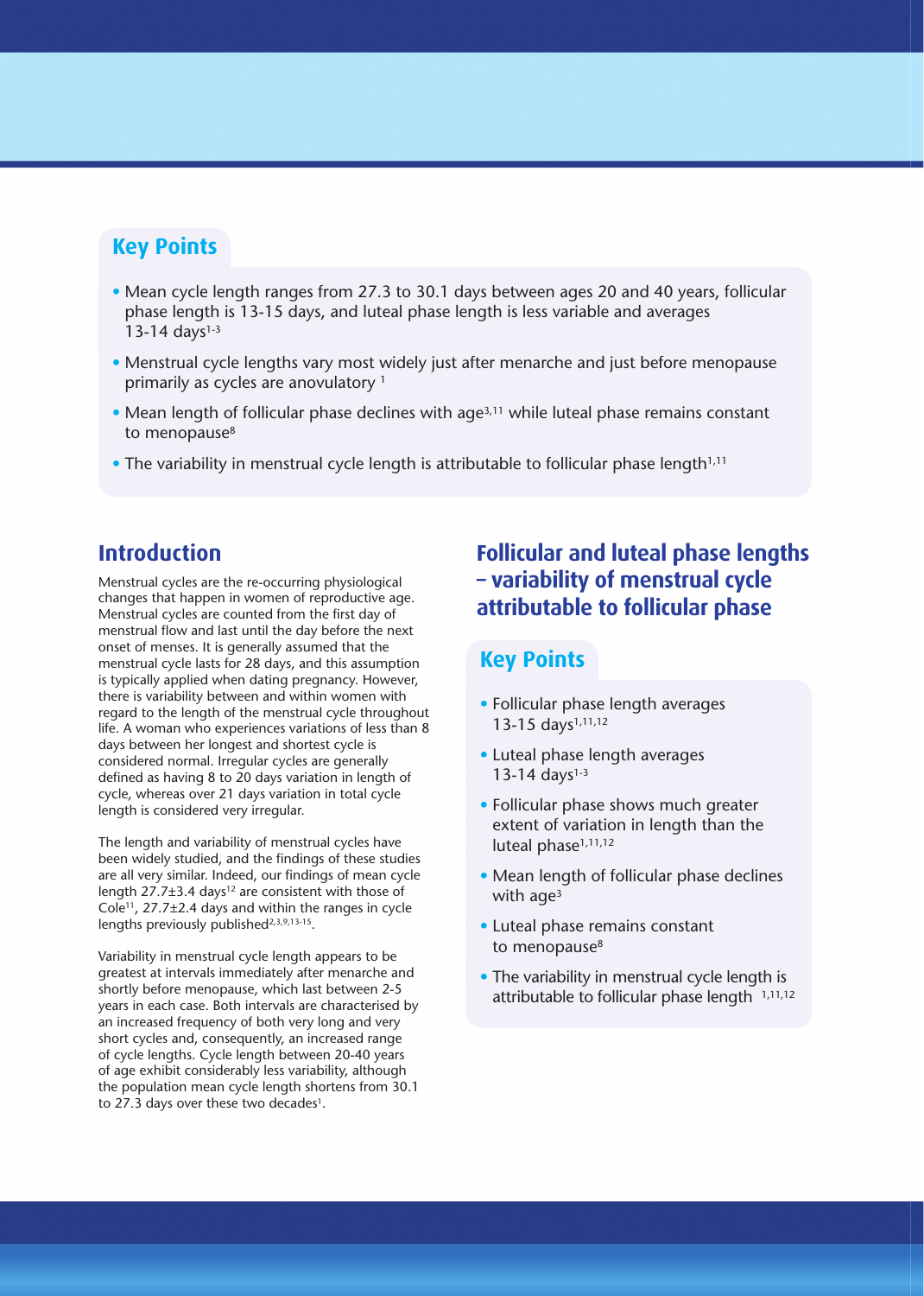The menstrual cycle is divided into two phases, follicular and luteal. The follicular phase begins at the onset of menses and during this phase there is thickening of the endometrium and recruitment and maturation of dominant ovarian follicles. It ends at ovulation, which is triggered by the LH surge, whereupon the luteal phase begins. During the luteal phase the follicle becomes a corpus luteum. If conception does not occur, the corpus luteum disintegrates and menstruation occurs. The luteal phase ends with the onset of menstruation and the next follicular phase begins.

Many studies have been conducted on the lengths of the follicular and luteal phases and report relatively consistent findings. However, the methods used to assess ovulatory status, the rules used to define the start of the luteal phase, and differences in eligibility criteria create slight disparities in phase length estimates between studies. Several investigators restricted their samples to ovulatory cycles within a defined range of menstrual cycle lengths2,3. Also, the division of the menstrual cycle into the follicular or luteal phase was accomplished using a variety of techniques including use of the peak day of cervical mucus4, daily plasma hormonal profiles from women with "regular" cycles<sup>2,3</sup>, urinary hormone analysis<sup>11,12</sup> and basal body temperature changes<sup>5</sup>. Some of these methods (hormonal measurements) are much more accurate than others (cervical mucus and temperature) for identifying ovulation.

Our study<sup>12</sup> used menstrual diaries and measurement of LH in daily urine samples to identify LH surge. Mean follicular phase length was 14.5±3.4 days and mean luteal phase length was much more consistent at 13.2±1.9 days. There was significant correlation (r2=0.7) between follicular phase and total cycle length, whereas the luteal phase showed no association. Again these findings are consistent with Cole11 who reported follicular phase length of 14.7±2.4 days and luteal phase of 13.2±2.0 days.

In the studies that excluded long cycles, the follicular phase varied in length from approximately 10 to 23 (mean 13-15) days and the luteal phase from 8 to 17 (mean 13-14) days. Inclusion of the longer cycles yielded much longer estimates for the follicular phase (mean 17 to 18 days), but had little effect upon the length of the luteal phase<sup>1</sup>. The major source of cycle length variability was attributable to the follicular phase, and the increased frequency of very short cycles late in reproductive life also appeared to be attributable to short follicular phases.

Mean length of the follicular phase declines with age, from about 14.2 days at age 18-24 to about 10.4 days at 45-60 years, whereas chronological age has only a small effect with regard to shortening the luteal phase, which tends to occur more frequently at either end of the reproductive spectrum3. Once reproductive maturity has been attained, luteal phase length remains relatively constant through to menopause<sup>8</sup>. Other factors reported to affect follicular phase length include smoking and exercise, but these appeared to have no effect upon the luteal phase<sup>10</sup>.

Several other studies have also concluded that the follicular phase is the source of variation in menstrual cycle length2,3,9,16,17. It is thought that this variation is attributable to the follicular selection system that occurs in the human female reproductive system, where there is competition between oocytes to become the primary oocyte<sup>18</sup>.

## **Conclusion**

While there is variation with regard to total menstrual cycle duration between and among women, this variation appears to primarily result from variations in the early, follicular phase of the cycle, while the duration of the luteal phase remains relatively constant. Gestational aging using last menstrual period will include the variability of the follicular phase, so can be inaccurate by several days. Given that the luteal phase begins with the LH surge (and ovulation), estimates of gestational age from this are more accurate.